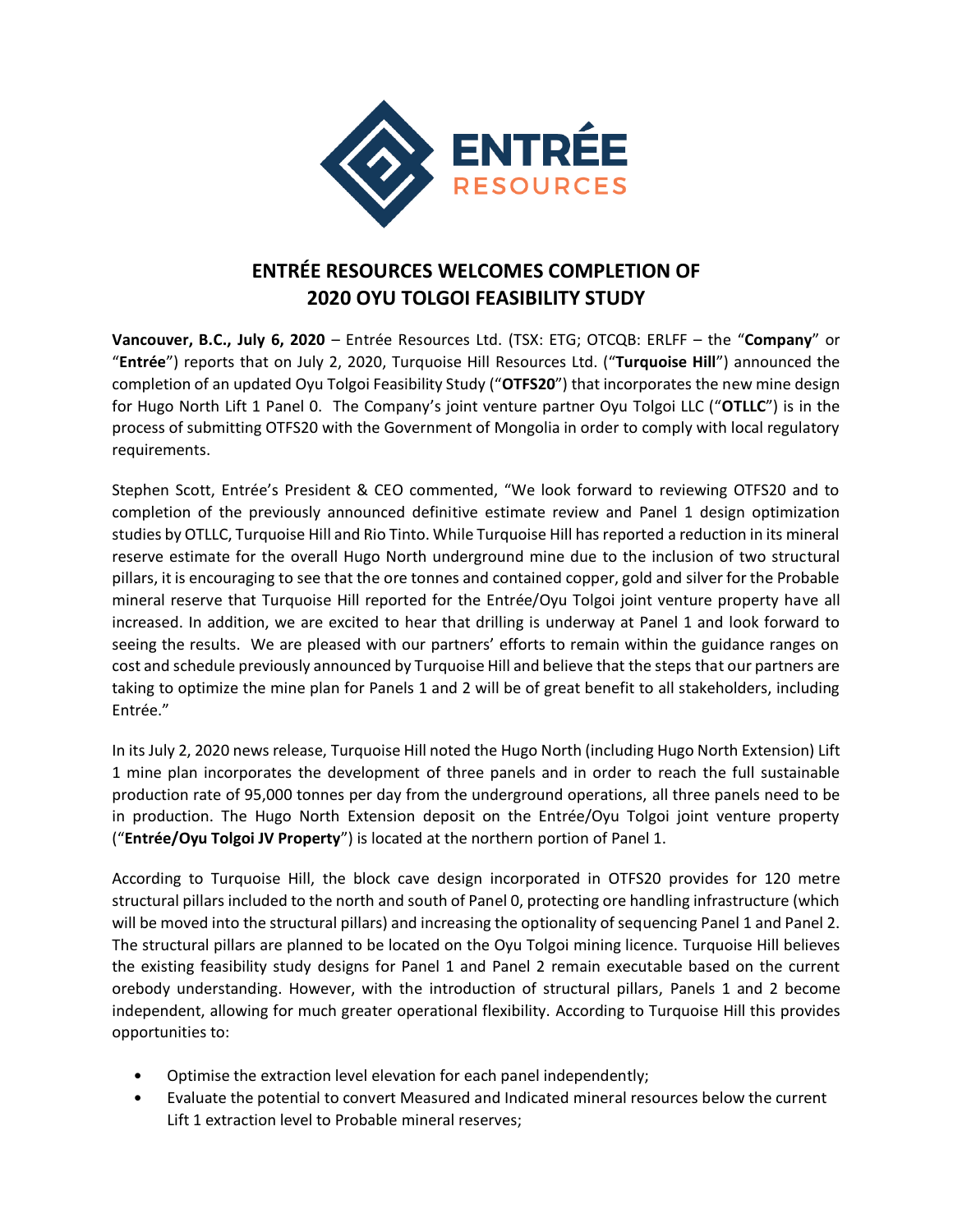- Complete additional confirmatory drilling and data collection in support of potential Panel 1 and Panel 2 design refinements; and
- Include structural pillar recovery level(s) in the integrated Hugo North Lift 1 mine design.

Turquoise Hill noted that Panel 1 and Panel 2 design optimization studies have been initiated to explore these opportunities. The studies are not expected to delay the ramp up of Panel 1 or Panel 2. Drilling work is underway and the resulting updates to geotechnical modelling and mine design review are expected by Turquoise Hill to continue into 2021.

Turquoise Hill also announced its updated Mineral Resources and Mineral Reserves prepared in accordance with the requirements of National Instrument 43-101 – *Standards of Disclosure for Mineral Projects* ("**NI 43-101**") and CIM definition standards for Mineral Resources and Mineral Reserves (2014). Turquoise Hill noted that OTFS20 does not reflect the impacts of the COVID-19 pandemic, which are ongoing and continue to be assessed. A number of work fronts are directly impacted including Shafts 3 and 4 being put on care and maintenance and work on Primary crusher 1 being slowed due to the lack of availability of critical resources and restrictions on site workforce numbers.

Entrée's 2018 Technical Report completed on its interest in the Entrée/Oyu Tolgoi JV Property discusses two development scenarios, a reserve case (the "**2018 Reserve Case**") and a Life-of-Mine Preliminary Economic Assessment (the "**2018 PEA**"). The 2018 Reserve Case is based only on mineral reserves attributable to the Entrée/Oyu Tolgoi JV from Lift 1 of the Hugo North Extension underground block cave. Both the 2018 Reserve Case and the 2018 PEA are based on information reported within the 2016 Oyu Tolgoi Feasibility Study ("**OTFS16**").

Rio Tinto is managing the construction and eventual operation of Lift 1 as well as any future development of deposits included in the 2018 PEA. In 2019, subsequent to the completion of OTFS16 and the 2018 Technical Report, Rio Tinto advised that more detailed geotechnical information and different ground conditions have required a review of the mine design and the development schedule reflected in OTFS16 and the 2018 Technical Report. Once the definitive estimate of cost and schedule and the Panel 1 optimization studies have been completed and delivered to Entrée with OTFS20, the Company will be able to assess the potential impact on Entrée/Oyu Tolgoi JV Property production and financial assumptions and outputs from the two alternative cases, the 2018 Reserve Case and the 2018 PEA.

Readers are cautioned that the Company has not yet been provided with OTFS20 or any of the data or assumptions underlying OTFS20, the block cave designs in OTFS20 or Turquoise Hill's updated Mineral Resources and Reserves and the Company is therefore unable to verify such data or the scientific and technical disclosures made by Turquoise Hill at this time. For information on the Company's interest in Entrée/Oyu Tolgoi JV Property, see the Company's current Technical Report, titled "Entrée/Oyu Tolgoi Joint Venture Project, Mongolia, NI 43-101 Technical Report", with an effective date of January 15, 2018, available on SEDAR a[t www.sedar.com.](http://www.sedar.com/)

## **QUALIFIED PERSON**

Robert Cinits, P.Geo., consultant to Entrée and the Company's former Vice President, Corporate Development, and a Qualified Person as defined by National Instrument 43-101 – *Standards of Disclosure for Mineral Projects*, has approved the technical information in this release.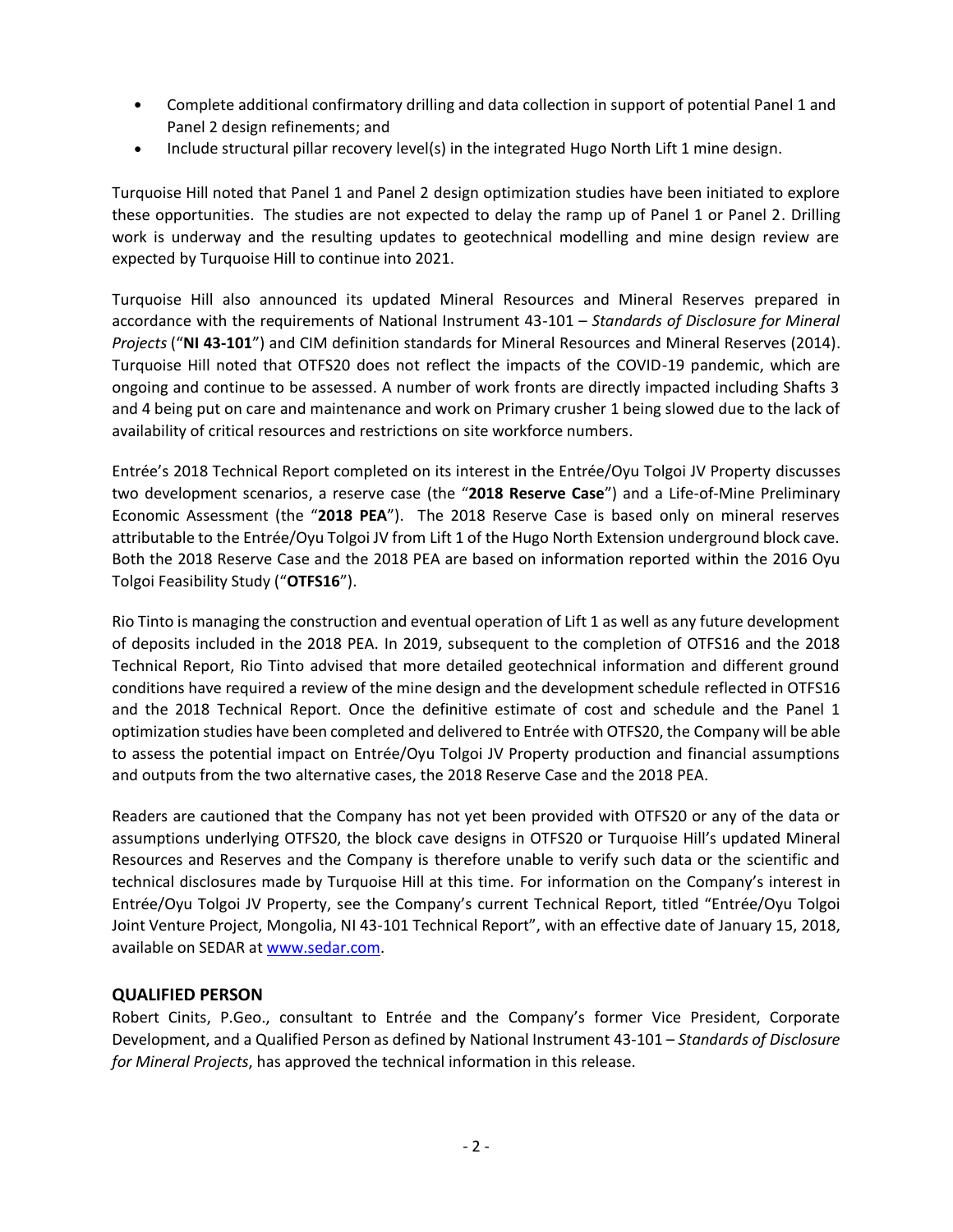## **ABOUT ENTRÉE RESOURCES LTD.**

Entrée Resources Ltd. is a well-funded Canadian mining company with a unique carried joint venture interest on a significant portion of one of the world's largest copper-gold projects – the Oyu Tolgoi project in Mongolia. Entrée has a 20% or 30% carried participating interest in the Entrée/Oyu Tolgoi joint venture, depending on the depth of mineralization. Sandstorm Gold Ltd., Rio Tinto and Turquoise Hill are major shareholders of Entrée, holding approximately 21%, 9% and 8% of the shares of the Company, respectively. More information about Entrée can be found at [www.EntreeResourcesLtd.com.](http://www.entreeresourcesltd.com/)

## **FURTHER INFORMATION**

David Jan Investor Relations Entrée Resources Ltd. Tel: 604-687-4777 | Toll Free: 1-866-368-7330 E-mail: [djan@EntreeResourcesLtd.com](mailto:djan@EntreeResourcesLtd.com)

*This News Release contains forward-looking statements within the meaning of the United States Private Securities Litigation Reform Act of 1995 and forward-looking information within the meaning of applicable Canadian securities laws with respect to the expectations set out in OTFS20; timing and status of Oyu Tolgoi underground development; the mine design for Hugo North Lift 1 and the related cost and production schedule implications; the re-design studies for Panels 1 and 2 of Hugo North (including Hugo North Extension) Lift 1 and the possible outcomes and timing thereof; timing of completion of the definitive estimate review and the scope thereof; timing and amount of production from Lift 1 of the Entrée/Oyu Tolgoi JV Property, potential production delays and the impact of any delays on the Company's cash flows, expected copper and gold grades, liquidity, funding requirements and planning; the potential impact of Covid-19 (coronavirus) on Oyu Tolgoi underground development and the business, operations and financial condition of the parties to the Entrée/Oyu Tolgoi joint venture; the estimation of mineral reserves and resources; estimates of capital and operating costs, mill throughput, cash flows and mine life; capital, financing and project development risk; mining dilution; discussions with the Government of Mongolia, Rio Tinto, OTLLC and Turquoise Hill on a range of issues including Entrée's interest in the Entrée/Oyu Tolgoi JV Property, the Shivee Tolgoi and Javhlant mining licences and certain material agreements; permitting time lines; corporate strategies and plans; uses of funds and projected expenditures; anticipated business activities; and future financial performance.*

*In certain cases, forward-looking statements and information can be identified by words such as "plans", "expects" or "does not expect", "is expected", "budgeted", "scheduled", "estimates", "forecasts", "intends", "anticipates", or "does not anticipate" or "believes" or variations of such words and phrases or statements that certain actions, events or results "may", "could", "would", "might", "will be taken", "occur" or "be achieved". While the Company has based these forward-looking statements on its expectations about future events as at the date that such statements were prepared, the statements are not a guarantee of Entrée's future performance and are based on numerous assumptions regarding present and future business strategies, the correct interpretation of agreements, laws and regulations, local and global economic conditions and negotiations and the environment in which Entrée will operate in the future, including commodity prices, projected grades, projected dilution, anticipated capital and operating costs, anticipated future production and cash flows, the anticipated location of certain infrastructure and sequence of mining within and across panel boundaries, the construction and continued development of the Oyu Tolgoi underground mine and the status of Entrée's relationship and interaction with the Government of Mongolia, OTLLC, Rio Tinto and Turquoise Hill. With respect to the construction and continued development of the Oyu Tolgoi underground mine, important risks, uncertainties and factors which could cause actual results to differ materially from future results expressed or implied by such forward-looking statements and information include, amongst others, the timing and cost of the construction and expansion of mining and processing facilities; the timing and availability of a long term domestic power source for Oyu Tolgoi (or the availability of financing for OTLLC or the Government of Mongolia to construct such a source); the potential impact of Covid-19; the ability of OTLLC to secure and draw down on the supplemental debt under the Oyu Tolgoi project finance facility and the availability of additional financing on terms reasonably acceptable to OTLLC, Turquoise Hill and Rio Tinto to further develop Oyu Tolgoi; the impact of changes in, changes*  in interpretation to or changes in enforcement of, laws, regulations and government practises in Mongolia; delays, and the costs which would result from delays, in the development of the underground mine; the status of the relationship and interaction between OTLLC, Rio Tinto and *Turquoise Hill with the Government of Mongolia on the continued operation and development of Oyu Tolgoi and OTLLC internal governance; projected copper, gold and silver prices and their market demand; and production estimates and the anticipated yearly production of copper, gold and silver at the Oyu Tolgoi underground mine.* 

*Other risks, uncertainties and factors which could cause actual results, performance or achievements of Entrée to differ materially from future results, performance or achievements expressed or implied by forward-looking statements and information include, amongst others, unanticipated costs, expenses or liabilities; discrepancies between actual and estimated production, mineral reserves and resources and metallurgical recoveries; development plans for processing resources; the outcome of the definitive estimate review; matters relating to proposed exploration or expansion; mining operational and development risks, including geotechnical risks and ground conditions; regulatory restrictions (including environmental regulatory restrictions and liability); risks related to international operations, including legal and political risk in Mongolia; risks associated with changes in the attitudes of governments to foreign investment; risks associated with the conduct of joint ventures; risks related to the potential impact of global or national health concerns, including the Covid-19 (coronavirus) pandemic; inability to upgrade Inferred mineral resources to Indicated or Measured mineral resources; inability to convert mineral resources to mineral reserves; conclusions of economic evaluations; fluctuations in commodity prices and demand; changing foreign exchange rates; the speculative nature of mineral exploration; the global economic climate; dilution; share price volatility; activities, actions or assessments by Rio Tinto, Turquoise Hill or OTLLC and by government authorities including the Government of Mongolia; the availability of funding on reasonable terms; the impact of changes in*